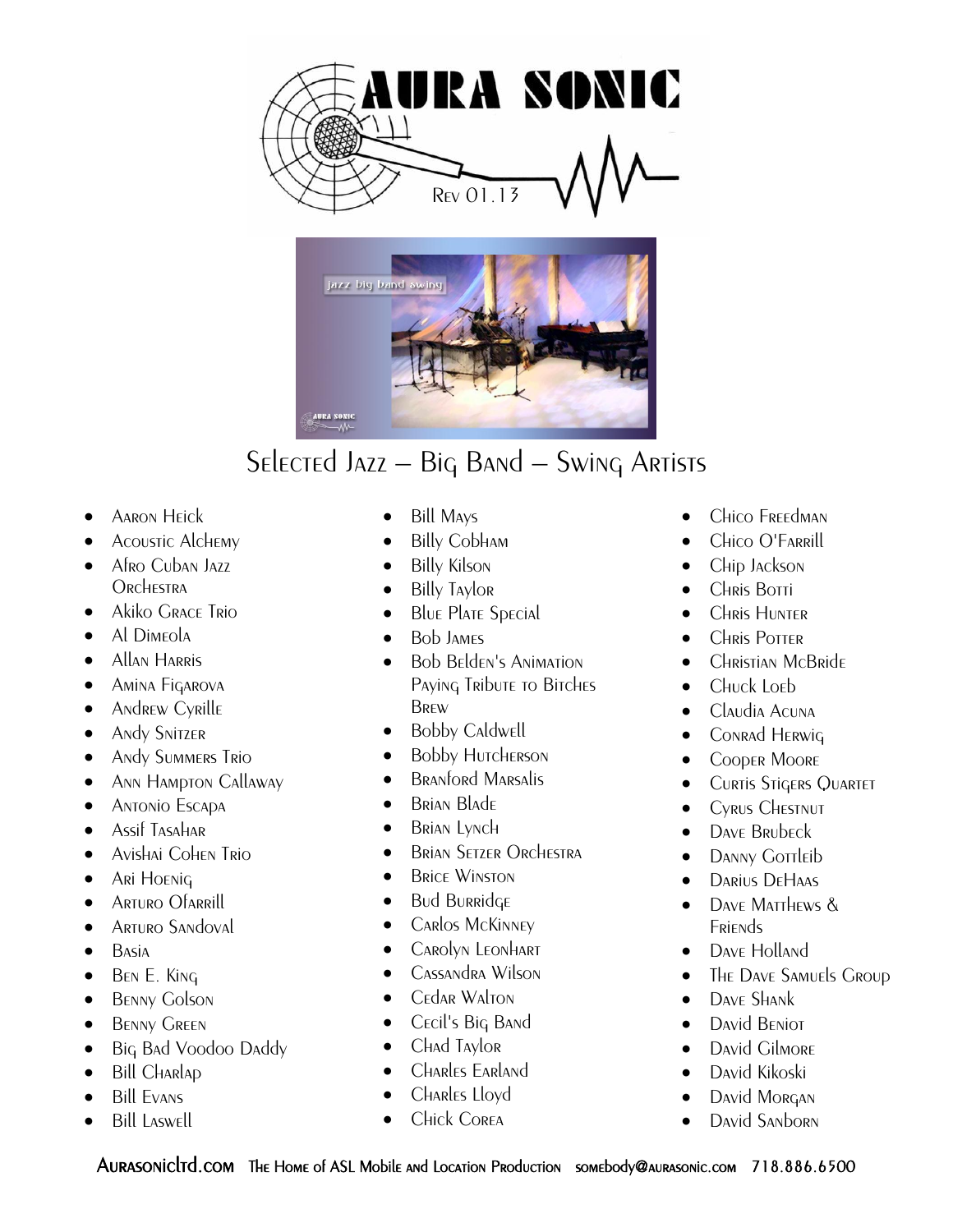



- David Sanchez
- David Spinoza
- Delfiayo Marsalis
- DENA DEROSE
- DERRICK Hodge
- DIANE REEVES
- **Diane Schuur**
- **·** Diego Urcola
- Digital Primitives
- Donald Harrison
- Don Alias
- Duke Ellington **ORCHESTRA**
- **•** EARL MAY TRIO
- Ed Calle
- The Ed Saindon Group
- Ed Wiley QUARTET
- **•** Eddie Gomez
- Eldar Djangirov
- **•** Edsel Gomez
- **Elvin JONES**
- Ensemble New
- **ERIC FELTEN JAZZ ORCHESTRA**
- Eric Reed
- Eric Revis
- Esperanza Spalding
- Frank Foster's Loud Minority Big Band
- Frank Morgan Quartet
- Gary Burton
- The Gary Burton Group
- Gary Thomas
- George Benson
- George Young
- Gerald Gibbs
- Gerald Wilson & his **ORCHESTRA**
- Gil Evans
- Gil Goldstein
- **GRADY TATE**
- Grant Green JR.
- Grover Washington Jr.
- Guy Licata
- **HAMIET BLUIETT**
- Hank Jones Harold **BETTERS QUINTET**
- Helen Merrill
- Herbie Hancock
- Hilary Kole
- Irvin Mayfield
- Jacky Terrason Quartet
- **•** JASON LINDNER BIG BAND
- Jaimee Cullum
- James "Blood" Ulmer
- **•** JAMES CARTER
- **•** JAMES FARM
- JAMES "JAbbo" WARE
- JAMES Moody
- **•** JANE MONHEIT JANN PARKER
- **•** JADANESE JAZZ All-STARS
- **•** JASON LINDNER BIG BAND
- **•** Javon Jackson
- Jay Leonhart
- **.** Jay Ungar Trio
- **• Jeff Ballard**
- $\bullet$  Jeff "Tain" Watts
- Jerry Gonzalez & the Fort Apache Band
- $\bullet$  Jim Pugh
- **·** Jimmy GREENE
- **•** Jimmy Heath
- **·** JOE Ascione
- Joe Bushkin Trio
- Joe Cabot Orchestra
- Joe Cool
- Joe Elefante
- Joe Lovano
- Johannes Weidenmuller
- 

AURASONICLTD.COM THE HOME of ASL Mobile and Location Production somebody@aurasonic.com 718.886.6500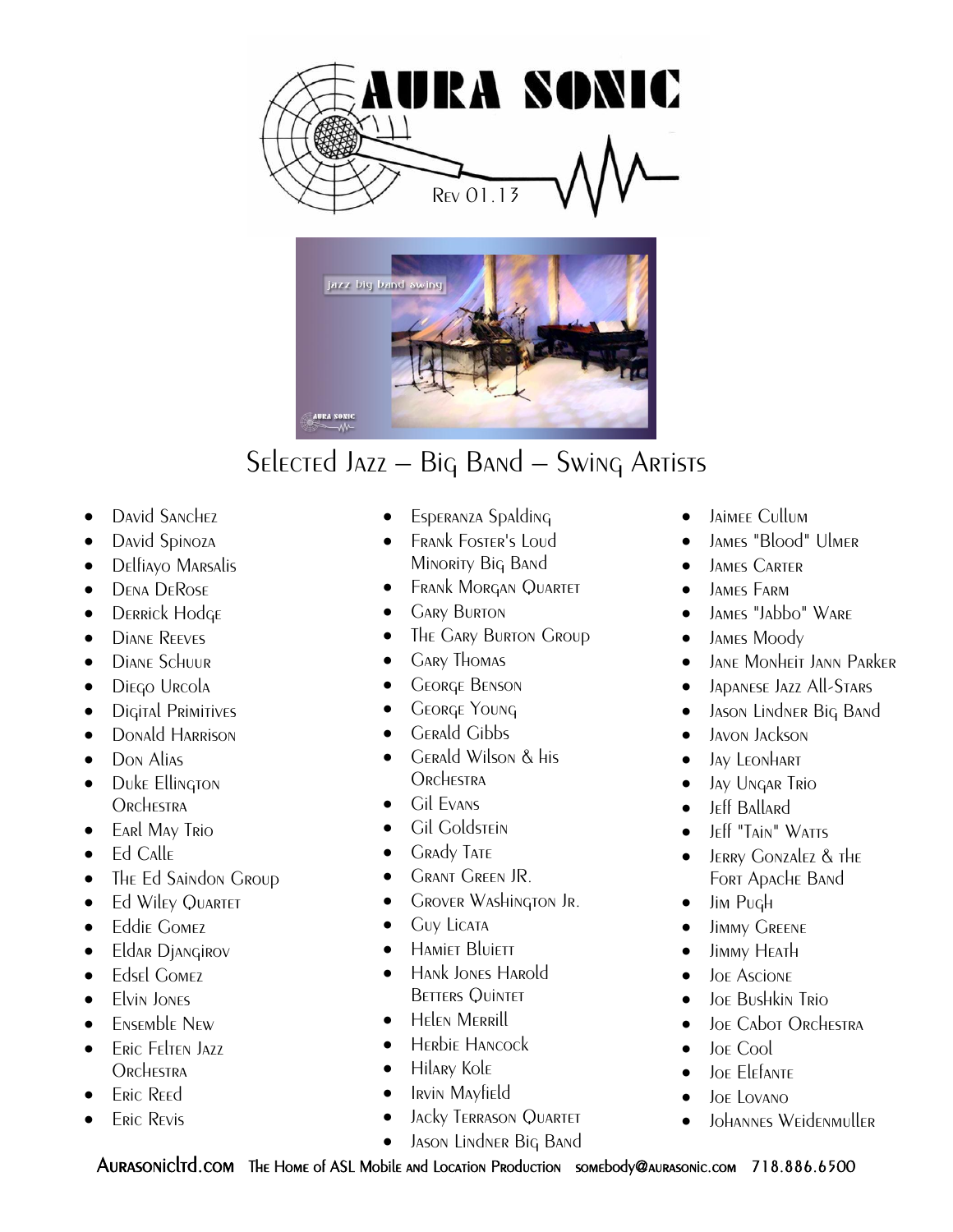



- John Benitez
- John Clayton
- John Hamilton
- John Patitucci
- Ion Faddis Jazz Orchestra
- Juhani Aaltonen
- Kei Kobayashi Quintet
- **•** KENdrick Scott
- **KENNY DREW JR.**
- KENNY G
- **•** KENNY GARRETT
- **KENNY GARRETT QUARTET**
- **•** KENNY Soderblom
- Kenny Werner
- **•** KENNY WHEELER
- **KRis FUNN**
- L. Shankar
- Lee Ritenour
- LENNY WHITE
- LEONARD KING
- $\bullet$  Lew Soloff
- Lewis Porter
- **CENTER JAZZ ORCHESTRA**
- Lionel Loueke
- Mac Gollehon's Smoking **SECTION**
- Manhattan Transfer
- **MARC CARY TRIO**
- Marc Egan
- Marcus Miller
- Marcus Strickland
- Maria Schneider **ORCHESTRA**
- Mario Rivera
- Mark Guiliana
- Matana Roberts
- **MATT GARRISON**
- McCoy Tyner
- Michael Brecker
- Michael Franks
- Michael White & his Original New Orleans Liberty Jazz Band
- Michel Camilo
- Miguel Zenón
- Mike Mainieri
- Mike Peter's New **YORKERS**
- Mike Richmond
- Mike Stern
- Milt Jackson
- Mingus Big Band
- **•** Miri BEN-Ari
- $\bullet$  Misako Kano Trio
- Monty Alexander
- Mulgrew Miller
- NETHERLANDS METROPOLE Orchestra w/ the Brecker Bros.
- Newport Allstars
- NNenna Freelon
- Odean Pope Sax Choir
- Oliver Lake
- Onaje Allan Gumbs
- Orrin Evans
- **•** Paquito D'Rivera
- **•** Patti Austin
- **•** PETER Appleyard
- **•** PETER WASHINGTON
- Ralph Peterson Fo'Te
- Randy Brecker
- RANdy WESTON
- Ravi Coltrane Quartet
- Reggie Workman's Sculptured Sounds